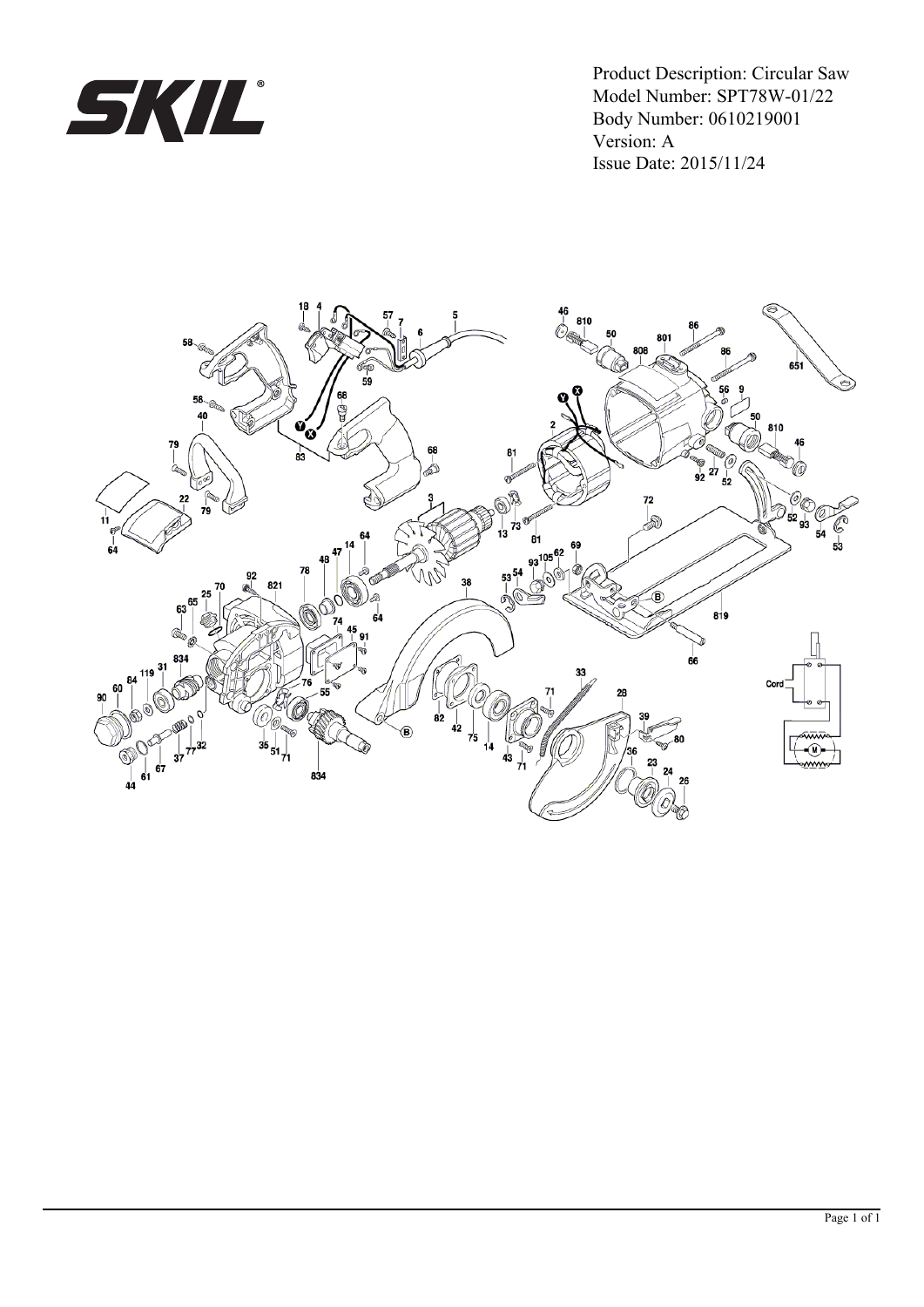| No.            | <b>Product Model#</b> | <b>Part Number</b> | <b>Description</b>       | Qty           |
|----------------|-----------------------|--------------------|--------------------------|---------------|
| $\overline{2}$ | SPT78W-01             | 2740457001         | Stator                   | 1             |
| 3              | SPT78W-01             | 2751137001         | Rotor                    | $\mathbf{1}$  |
| $\overline{4}$ | SPT78W-01             | 4870621001         | Trigger Switch           | $\mathbf{1}$  |
| 5              | SPT78W-01             | 4810003252         | Power Cord & Plug        | $\mathbf{1}$  |
| 6              | SPT78W-01             | 3129140001         | Cord Guard               | $\mathbf{1}$  |
| $\overline{7}$ | SPT78W-01             | 3706465001         | Cord Anchorage           | $\mathbf{1}$  |
| 9              | SPT78W-01             | 2243161056         | Nameplate                | $\mathbf{1}$  |
| 11             | SPT78W-01             | 2243684002         | Warning Plate            | $\mathbf{1}$  |
| 13             | SPT78W-01             | 5700008030         | Ball Bearing             | $\mathbf{1}$  |
| 14             | SPT78W-01             | 5700058006         | Ball Bearing             | $\mathbf{1}$  |
| 18             | SPT78W-01             | 5610328001         | Hexalobular Socket Screw | $\mathbf{1}$  |
| 23             | SPT78W-01             | 3521018001         | Inner Flange             | $\mathbf{1}$  |
| 24             | SPT78W-01             | 3552742001         | Outer Flange             | $\mathbf{1}$  |
| 25             | SPT78W-01             | 3552851001         | Oil Drain Plug           | $\mathbf{1}$  |
| 26             | SPT78W-01             | 5640258001         | Flange Bolt              | $\mathbf{1}$  |
| 27             | SPT78W-01             | 5620587001         | Hexagon Socket Screw     | $\mathbf{1}$  |
| 28             | SPT78W-01             | 3422096001         | Lower guard              | $\mathbf{1}$  |
| 31             | SPT78W-01             | 5700013012         | Ball Bearing             | $\mathbf{1}$  |
| 32             | SPT78W-01             | 5690377001         | 0 Ring                   | $\mathbbm{1}$ |
| 33             | SPT78W-01             | 3660673001         | Tension Spring           | $\mathbf{1}$  |
| 35             | SPT78W-01             | 3129161001         | Gasket                   | $\mathbf{1}$  |
| 36             | SPT78W-01             | 5660250001         | Circlip For Shaft        | $\mathbf{1}$  |
| 37             | SPT78W-01             | 3660680001         | Compression Spring       | $\mathbf{1}$  |
| 38             | SPT78W-01             | 3422083001         | Upper Guard              | $\mathbf{1}$  |
| 39             | SPT78W-01             | 3706429001         | Moving Guard Lever       | $\mathbf{1}$  |
| 40             | SPT78W-01             | 3129183001         | Handle                   | $\mathbf{1}$  |
| 42             | SPT78W-01             | 3422074001         | Bearing Holder           | 1             |
| 43             | SPT78W-01             | 3521015001         | Bearing Cover            | $\mathbf{1}$  |
| 44             | SPT78W-01             | 3552840001         | Bush                     | $\mathbf{1}$  |
| 45             | SPT78W-01             | 3706401001         | Cover                    | $\mathbf{1}$  |
| 46             | SPT78W-01             | 3129240001         | Brush Cover              | 1             |
| 47             | SPT78W-01             | 5690369001         | 0 Ring                   | $\mathbf{1}$  |
| 48             | SPT78W-01             | 3552841001         | Bush                     | $\mathbf{1}$  |
| 50             | SPT78W-01             | 2800265001         | Brush Holder             | $\mathbf{1}$  |
| 51             | SPT78W-01             | 5650612001         | Washer                   | $\mathbf{1}$  |
| 52             | SPT78W-01             | 5650613001         | Plain Washer             | $\mathbf{1}$  |
| 53             | SPT78W-01             | 5660252001         | Circlip                  | 1             |
| 54             | SPT78W-01             | 3706430001         | Lock Lever               | $\mathbf{1}$  |
| 55             | SPT78W-01             | 5700015024         | Ball Bearing             | $\,1$         |
| 56             | SPT78W-01             | 5620588001         | Hexagon Socket Screw     | 1             |
| 57             | SPT78W-01             | 5610323001         | Hexalobular Socket Screw | $\mathbf{1}$  |
| 58             | SPT78W-01             | 5610324001         | Hexalobular Socket Screw | $\mathbf{1}$  |
| 59             | SPT78W-01             | 5610334001         | Screw with Washer        | 1             |